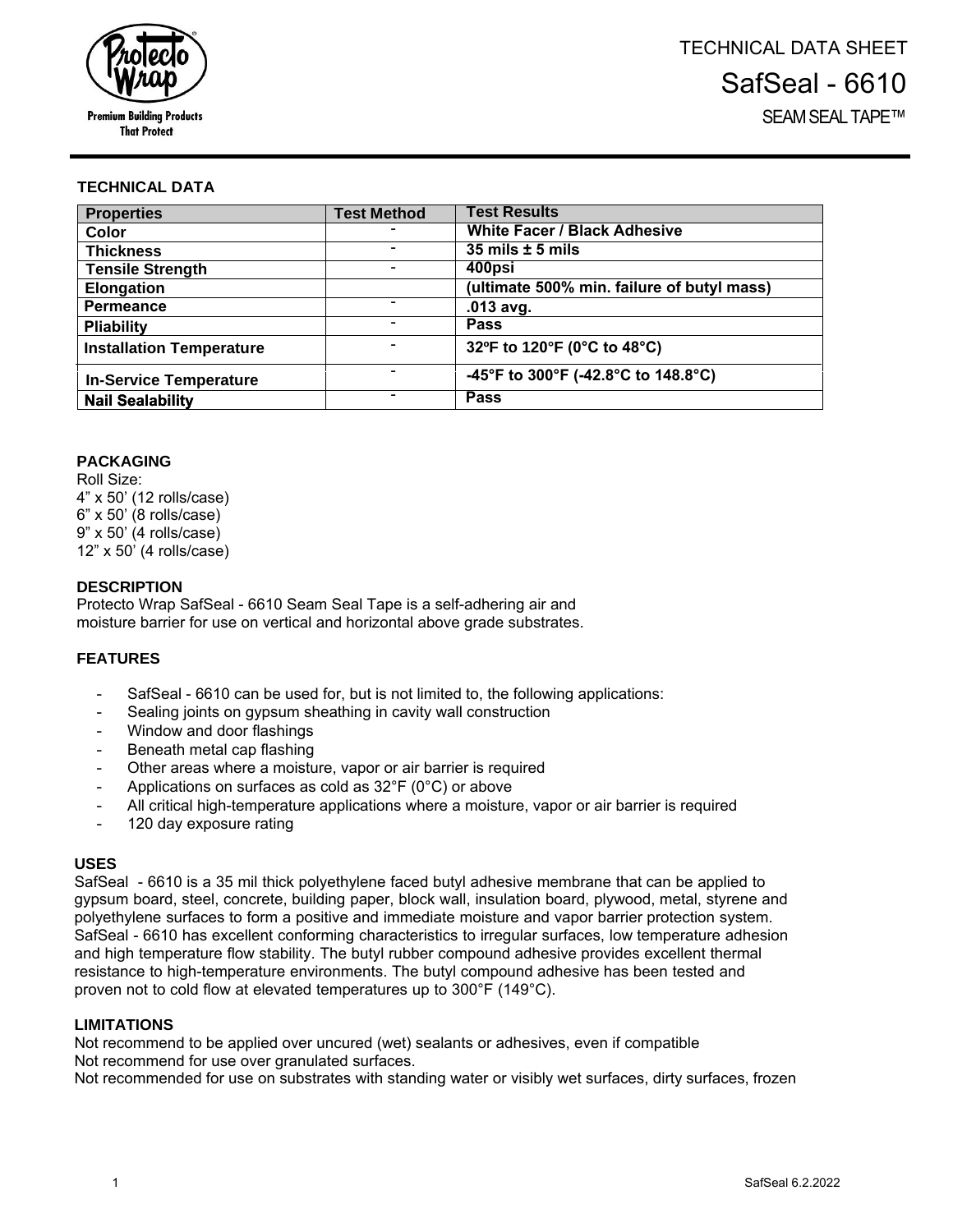# **SHELF LIFE**

SAFSEAL- 6610 maintains optimum initial adhesion to substrates when used within one year from the date of manufacture.

### **STORAGE**

SAFSEAL- 6610 should be stored in a dry, well-ventilated area out of direct sunlight between 50°F (10°C) and 90°F (32°C). Do not double stack pallets. Do not store rolls on end. Do not remove from box until ready to use.

### **PREPARATION**

Surfaces should be clean, dry and free of dirt and other foreign matter. Surfaces must be 32°F (0°C) or above. For any application below 32°F (0°C), or excessively dusty gypsum sheathing, we recommend that the surface be primed with one of the listed primers below and depending on temperature or regional related requirements. Concrete, masonry, or retrofit surfaces to be waterproofed must be primed. The surface shall be free of gaps, sharp edges and protrusions.

### **PRIMERS**

|                                                                                             |                             | Protecto Wrap Company self-adhered membranes come into contact with various substrates in many different conditions. In some cases primers are needed to                 |                                                          |              |          |                             |                      |                                |                       |                |
|---------------------------------------------------------------------------------------------|-----------------------------|--------------------------------------------------------------------------------------------------------------------------------------------------------------------------|----------------------------------------------------------|--------------|----------|-----------------------------|----------------------|--------------------------------|-----------------------|----------------|
|                                                                                             |                             | ensure optimum adhesion to the substrate. Use the following guide to determine the recommended primer, mastic and sealant that can be used depending on the application. |                                                          |              |          |                             |                      |                                |                       |                |
| Primer Ref. #                                                                               | <b>Primer Name</b>          | <b>Primer Description</b>                                                                                                                                                |                                                          |              |          |                             |                      | <b>Coverage per</b><br>Sq. Ft. | <b>UOM</b>            |                |
|                                                                                             | #80 / 1170 VOC              | Asphalt based for horizontal surfaces/substrates*                                                                                                                        |                                                          |              |          |                             |                      | $175 - 200$                    | gal.                  |                |
| 3                                                                                           | #100 VOC                    | High Tack SBS based for vertical and weathered surfaces*                                                                                                                 |                                                          |              |          |                             |                      | $150 - 225$                    | gal.                  |                |
| 4                                                                                           | <b>BT</b>                   | A moisture tolerant, high tack SBS rubber based primer for horizontal and vertical surfaces *                                                                            |                                                          |              |          |                             |                      |                                | gal.                  |                |
| 5                                                                                           | <b>Spray Tak</b>            | Aerosol Spray Can high tack adhesive intended for use on "Small Areas" (short open time)                                                                                 |                                                          |              |          |                             |                      |                                | 13 oz. can            |                |
| 8                                                                                           | <b>Universal Water Base</b> | A low VOC high tack water based primer for int. and ext. use on horizontal and vertical surfaces                                                                         |                                                          |              |          |                             |                      | $250 - 350$                    | gal.                  |                |
|                                                                                             |                             | * Not recommended for sale or use in areas that have VOC Emission Limits of less than 300 gm/liter                                                                       |                                                          |              |          |                             |                      |                                |                       |                |
|                                                                                             |                             | Substrate/Surface/Primer Reference #                                                                                                                                     |                                                          |              |          |                             |                      |                                |                       |                |
| <b>Membrane/Tape Product</b>                                                                | <b>Membrane Adhesive</b>    | Wood; Plywood; Pressure<br><b>Treated; OSB</b>                                                                                                                           | Sheet Metal,<br>Galvanized<br><b>Metal, Steel</b><br>(1) | Aluminum (1) | Vinyl    | Concrete<br><b>Flatwork</b> | Concrete<br>Vertical | Concrete<br><b>Block</b>       | Dens<br>Glass<br>Gold | <b>ICF</b>     |
|                                                                                             |                             |                                                                                                                                                                          | SafSeal                                                  |              |          |                             |                      |                                |                       |                |
| SafSeal 6626/60 Foil Tape                                                                   | <b>Butyl</b>                | 1.3.8                                                                                                                                                                    | 1,3,8                                                    | 1,3.8        | 3,4,5,8  | 1,3,8                       | ٠                    |                                | $\sim$                |                |
| SafeSeal 6610 SeamSeal Tape                                                                 | Butyl                       | 3,4,5,8                                                                                                                                                                  | 3,4,5,8                                                  | 3,4,5,8      | 3,4,5,9  | 3,4,5,8                     | 3,4,8                | 3,4,8                          | 4,8                   | 8              |
| Saf Seal 6634 A&VB TWF                                                                      | <b>Butyl</b>                | 3,4,5,8                                                                                                                                                                  | 3,4,5,8                                                  | 3.4.5.8      | 3,4,5,10 | 3,4,5,8                     | 3.4,8                | 3,4,8                          | 4,8                   | $\overline{8}$ |
| (1) Metal surfaces may need to be solvent wiped and/or abraded to achieve optimum adhesion. |                             |                                                                                                                                                                          |                                                          |              |          |                             |                      |                                |                       |                |

Metal surfaces may need to be solvent wiped and/or abraded to achieve optimum adhesion.

<sup>1</sup> Note: Protecto Wrap Company recommends testing substrates for adhesion prior to full application. See Technical Letter Adhesion to Substrates.

## **APPLICATION**

Cut a piece of SAFSEAL- 6610 in a length that can be easily handled. Begin the application by removing approximately 12 inches of the release paper and center the tape over the area to be sealed. Horizontal joints should be covered first, then vertical joints. Firmly press or roll the SAFSEAL- 6610 against the surface and continue pulling off the release paper while smoothing the tape into place. Roll the SAFSEAL- 6610 to ensure a tight seal and minimize trapping air beneath the tape. Membrane overlaps should be a minimum of 4".

Mechanical fasteners (i.e. staples or screws) may be used for additional attachment on the substrate, if desired. SAFSEAL- 6610 will self-seal around smooth shank fasteners. For any other fastener types please contact Protecto Wrap Company.

Housewrap materials may be coated and self-adhering tapes may not bond without the assistance of primers or adhesives. Contractors should test samples of housewraps for compatibility. SAFSEAL- 6610 can be used with housewraps without the requirement of primer or adhesives.

<sup>1</sup> Note: Protecto Wrap Company recommends testing substrates for adhesion prior to full application. See Technical Letter Adhesion to Substrates.